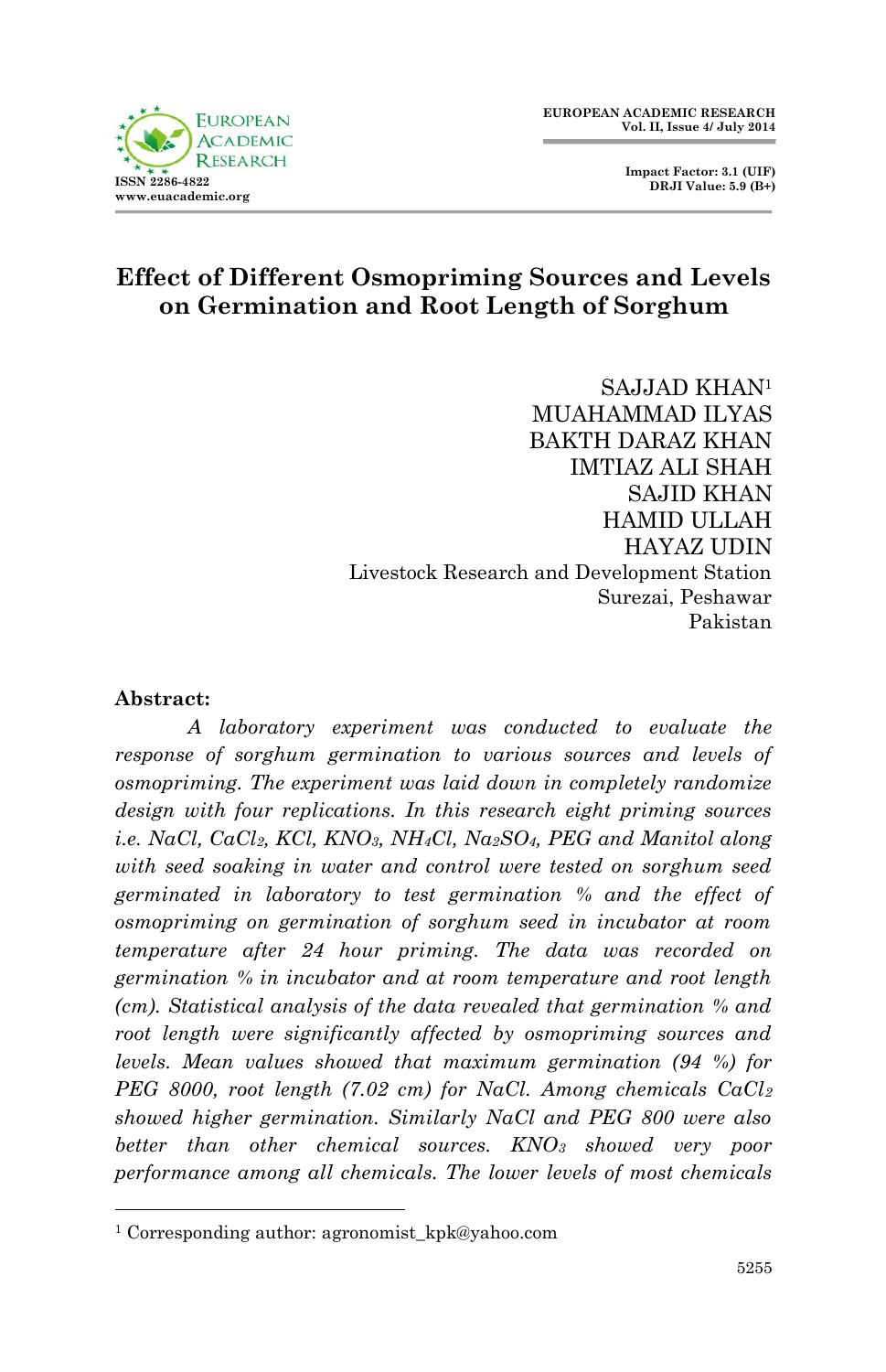*performed better than higher levels. It was concluded that soaking seed with osmopriming agents in low concentrations enhances germination and rapid seed emergence.*

**Key words:** osmopriming sources, level of germination, root length, Sorghum

## **1. Introduction**

Sorghum (*Sorghum biclor L.*) Is an important food and forage crop of arid semi arid regions of the world. It is grown as food crop in Africa, Central America, South East Asia and China. On global basis it ranks fifth among cereals after wheat, maize, rice and barley. Sorghum contains 6.84 % protein, 1.5 % fats, 6.75 % ash, and 53.1 % nitrogen free extract.

In semi arid tropics, crops, often fail to establish quickly and uniformly, leading to decreased yields because of low plant populations. Constraints to good establishment include poor seed bed preparation [1], low quality seed, lack of soil moisture [2], high temperature. Resource-poor farmers often lack the means to optimize seedbed conditions before sowing and they are particularly at risk from adverse weather after sowing. On the other hand, good establishment increases comparativeness against weeds, increases tolerance to dry spells, maximizes yields and avoids the costly and time consuming need for resowing [3]. On-farm seed priming can leads to better establishment in tropical crops such as maize, sorghum, rice and chickpea [4].

**EUROPEAN ACADEMIC RESEARCH - Vol. II, Issue 4 / July 2014** Seed priming or osmoconditioning is a pre-sowing, controlled hydration treatment in which seeds are exposed to a water potential sufficiently low to permit pre-germinative metabolic activity without protrusion of the radical through the seed coat [5]. Although primed batches of seeds generally germinate more rapidly and uniformly than untreated batches, a major constraint on application of the technique is the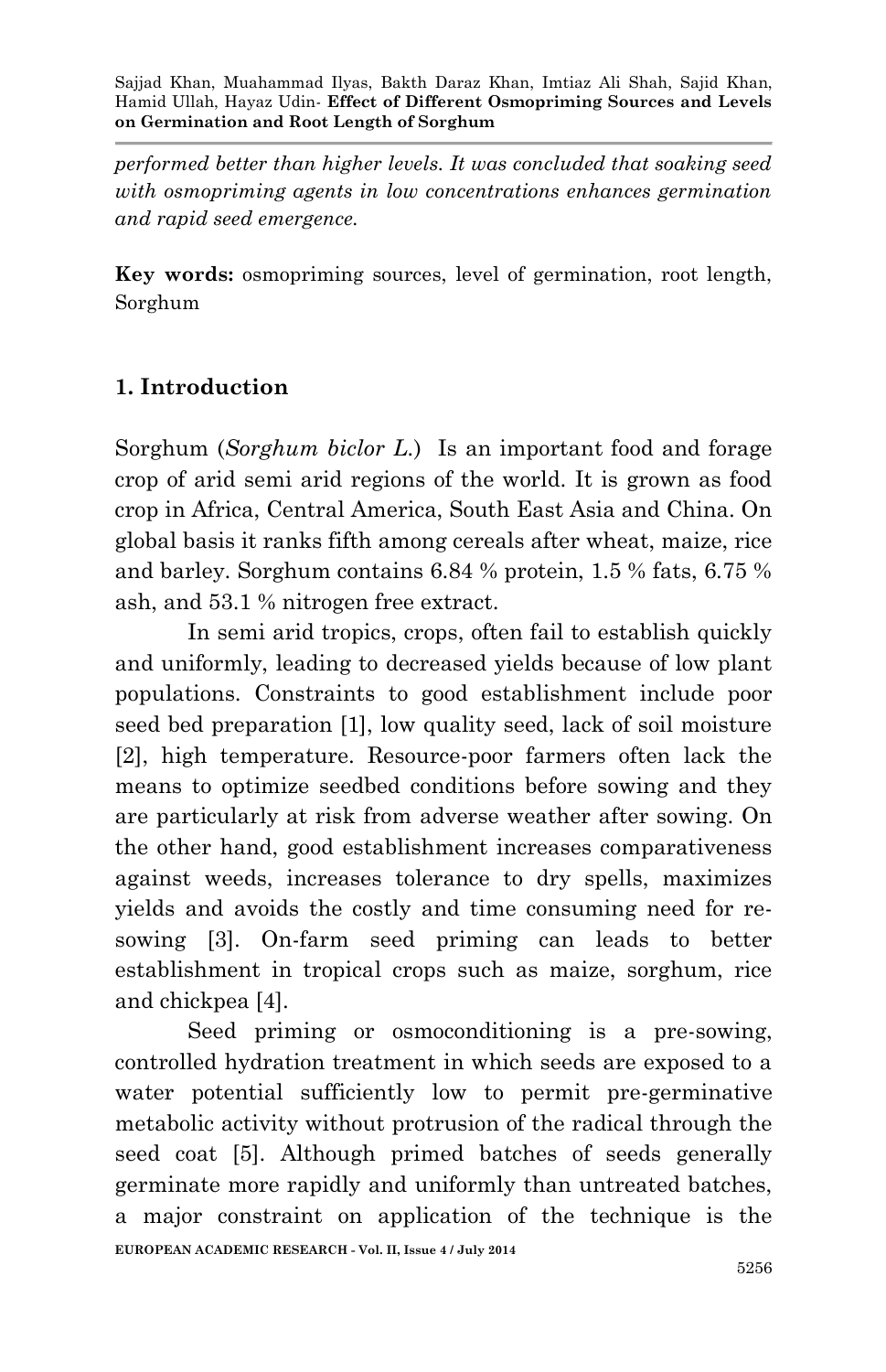occasional germination of seeds during the prolonged treatment period as a result of high imbibition rates [6]. Reports have indicated such germination at osmotic potentials of  $-0.5$  bar [7] and as promptly as 96 hour after initial treatment [8]. Optimum enhancement of primed seeds would occur just below the osmotic potential threshold for their germination [9], with enhancement at or above this threshold causing premature radicle protrusion, while Mauromicale and Cavallaro suggested a cultivar dependent response [10].

The osmotic potential of the priming solution influences premature germination through its effect on water uptake by the seed [11], as does the priming temperature [12]. Many researchers have taken this as evidence that the germination of seeds during priming depends not only on imbibition rate [13] but also on genotype [14]. The exact relationship between genotype, priming treatment and other inputs, on the one hand, and imbibition during and after conditioning, on the other hand, is thus worth of further investigation. The emergence and establishment of rain fed sorghum may not always be completely successful since, after imbibitions, any water shortage delays emergence, exposing the seeds to stress [15]. Therefore, there has recently been interest in the use of presowing seed treatments involving full or partial hydration of seeds, which may improve emergence and subsequent establishment. Such treatments include the soaking of seeds in high osmotic potential solutions including organic salt [16]. Temperature, which is an important variable in such treatments, has both qualitative and quantitative effects on subsequent germination rates of treated seeds. Therefore the objectives of the current research were to study the effect of osmopriming on germination and emergence of sorghum and to find out yield due to osmopriming under field conditions.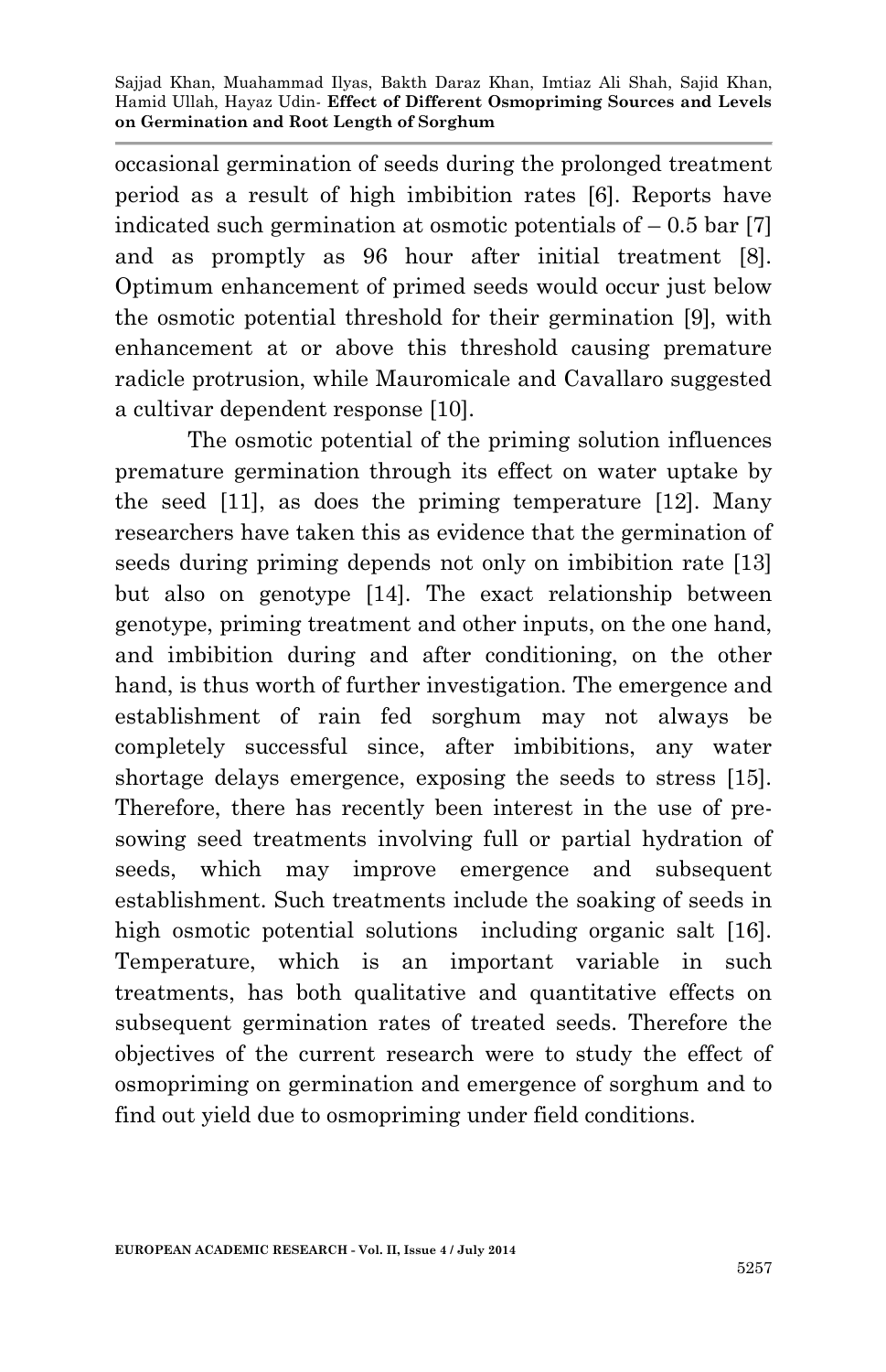### **2. Materials and Methods**

Response of sorghum to various sources and levels of osmopriming was evaluated in completely randomize design with four replications in laboratory at University of Agriculture, Peshawar. Eight osmopriming sources each with two levels were used in experiment along with water soaked and control. The treatment used were T1=Control, T2= Hydro priming, T3= NaCl 150 mM, T4= NaCl 300 mM, T5= $CaCl<sub>2</sub>$ 150mM T6=CaCl2 300mM, T7=KCl 150Mm, T8=KCl 300mM, T10=Na2SO4 150m T10=Na2SO4 M300mM, T11= NH4Cl 150mM , T11=  $NH_4Cl$ , T13= $KNO_3$  150Mm T13= $KNO_3$  150Mm, T15= Manitol 2%, T15= Manitol 4 %, T17=PEG 100g lit-1 , T18= PEG 100g lit-1 . The effect of osmopriming on germination of sorghum seed was studied in incubator at 250C and at room temperature which was 320C. Seed was considered germinated when the radical length is >1 cm. After germination seedlings was then evaluated to determine the percentage of seeds that will produce a normal seedling, also damage seed and fungus attacked seed was counted. Thus, the germination percentage was reported as the maximum potential emergence for that seed lot if planted in nearly ideal conditions.

## **3. Results and Discussion**

### **Germination % (Incubator)**

Data on germination of in incubator is presented in figure 1. Statistical analysis of the data revealed that germination was significantly affected by osmopriming sources (OS), osmopriming levels (OL), control (C) Vs hydro priming (HP), chemical sources (CS) and interaction between CS x L, and HP Vs CS. Mean values showed that maximum germination (94 %) was recorded for PEG 8000 200 g L-1 followed by NaCl 150 *mM* (88 %) while minimum germination (23 %) was recorded for KNO3. Hydro priming produced more germination (80 %)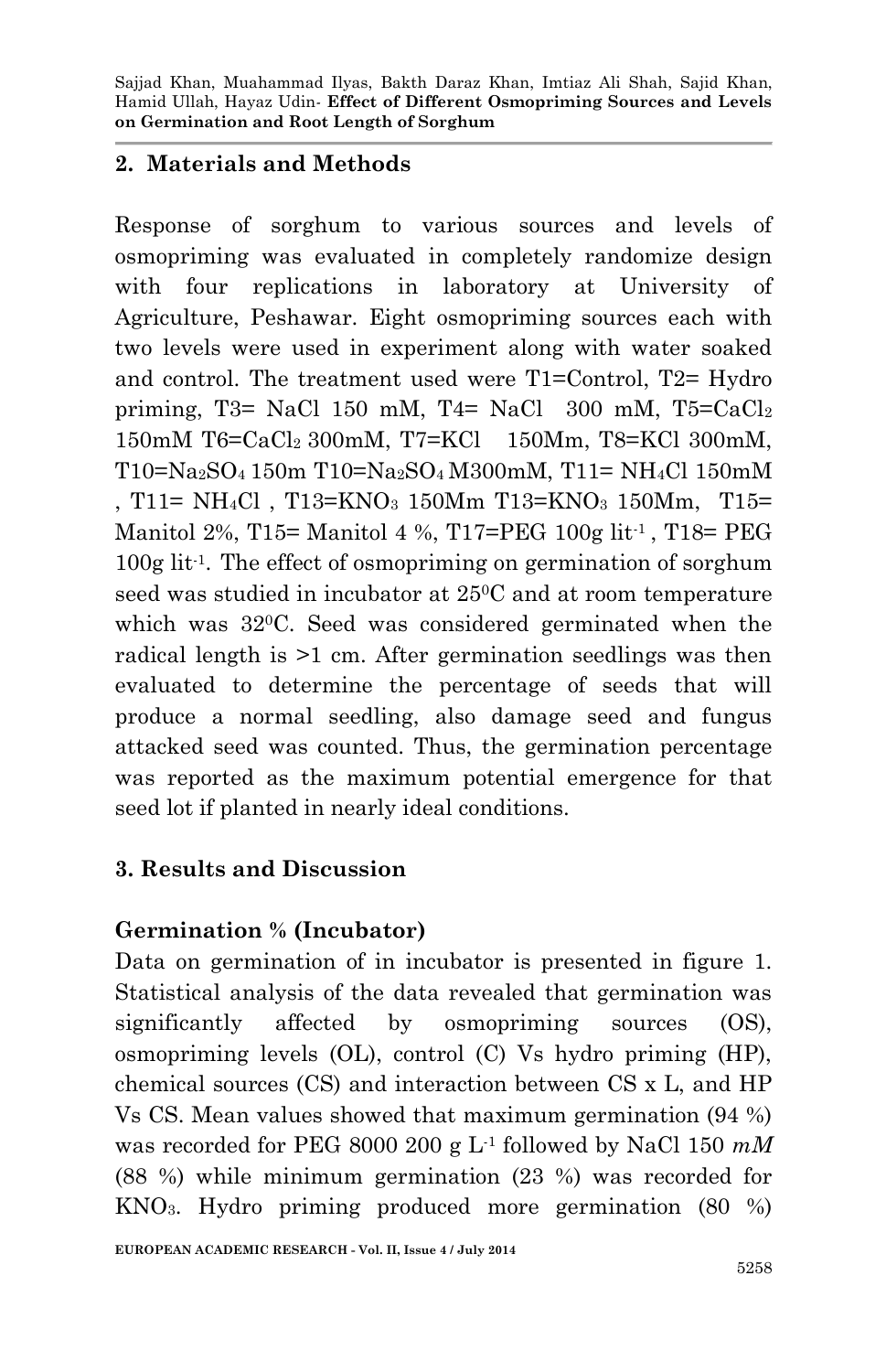Sajjad Khan, Muahammad Ilyas, Bakth Daraz Khan, Imtiaz Ali Shah, Sajid Khan, Hamid Ullah, Hayaz Udin*-* **Effect of Different Osmopriming Sources and Levels on Germination and Root Length of Sorghum**

compared with control (78 %). Control produced higher germination (78 %) than all chemicals except PEG 8000  $(67.8%)$ . Among chemicals  $KNO<sub>3</sub>$  produced lowest germination (23 %) as compared to any other chemical. Lower concentration of NaCl, CaCl2, NH4Cl, and KCl produced more germination than higher concentration while higher concentration of Na2SO4, KNO3, Manitol and PEG 8000 resulted in higher yield than lower concentration. It is inferred from the data that sorghum germination was significantly affected by different sources and levels of osmopriming and their interaction. The difference in germination is due to the physical damage and toxic effect of some salts on seed radical and plumule. Priming solution influences germination by the effect of more water uptake by seed. These results are in agreements with Prakash and Pratapasman [11] who reported that soaking seed in chemical solution influences water uptake by seed.



**Figure 1. Germination % (Incubator) of sorghum as affected by different sources and levels of osmopriming.**

### **Germination % (Laboratory)**

Statistical analysis of the germination data in open laboratory at room revealed that germination was significantly affected by osmopriming sources (OS), osmopriming levels (OL), control (C) V s hydropriming (HP), chemical sources (CS) and interaction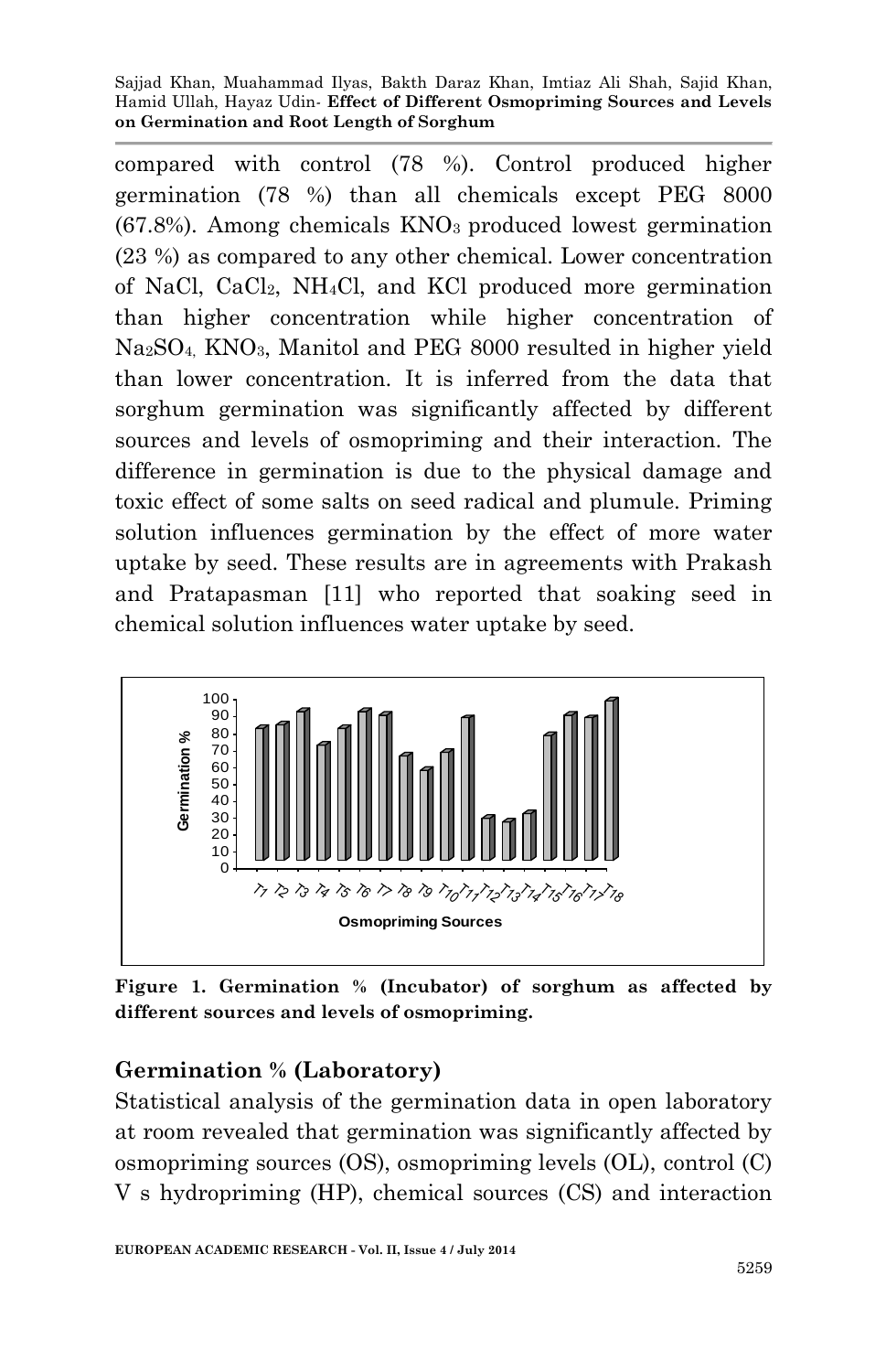Sajjad Khan, Muahammad Ilyas, Bakth Daraz Khan, Imtiaz Ali Shah, Sajid Khan, Hamid Ullah, Hayaz Udin*-* **Effect of Different Osmopriming Sources and Levels on Germination and Root Length of Sorghum**

between CS x L, and HP Vs CS (figure 2). Levels of Potassium Nitrate and PEG 8000 were not significant. Mean values showed that maximum germination (84 %) was recorded for PEG 8000 followed by NaCl (80 %) while minimum germination  $(17.5 \%)$  was recorded for  $KNO<sub>3</sub>$  fig 2.Hydropriming produced more germination (75 %) compared with control (72 %). Control produced higher germination (72 %) all chemicals (59.9 %). Among chemicals KNO<sub>3</sub> produced lowest germination (17 %) as compared to any other chemical.

Lower concentration of NaCl,  $CaCl<sub>2</sub>$ , NH<sub>4</sub>Cl, and KCl produced more germination than higher concentration while higher concentration of  $Na<sub>2</sub>SO<sub>4</sub>$  KNO<sub>3</sub> Manitol and PEG 8000 resulted in higher yield than lower concentration. PEG 8000 150 mM produced more germination than other chemical sources and control. Same results were obtained by Arif and Tariq Jan [17] they reported that priming seed with PEG 8000



**Figure 2. Germination % (Laboratory) of sorghum as affected by different sources and levels of osmopriming**

## **Root length (cm)**

Statistical analysis of the data revealed that root length was significantly affected by osmopriming sources(OS),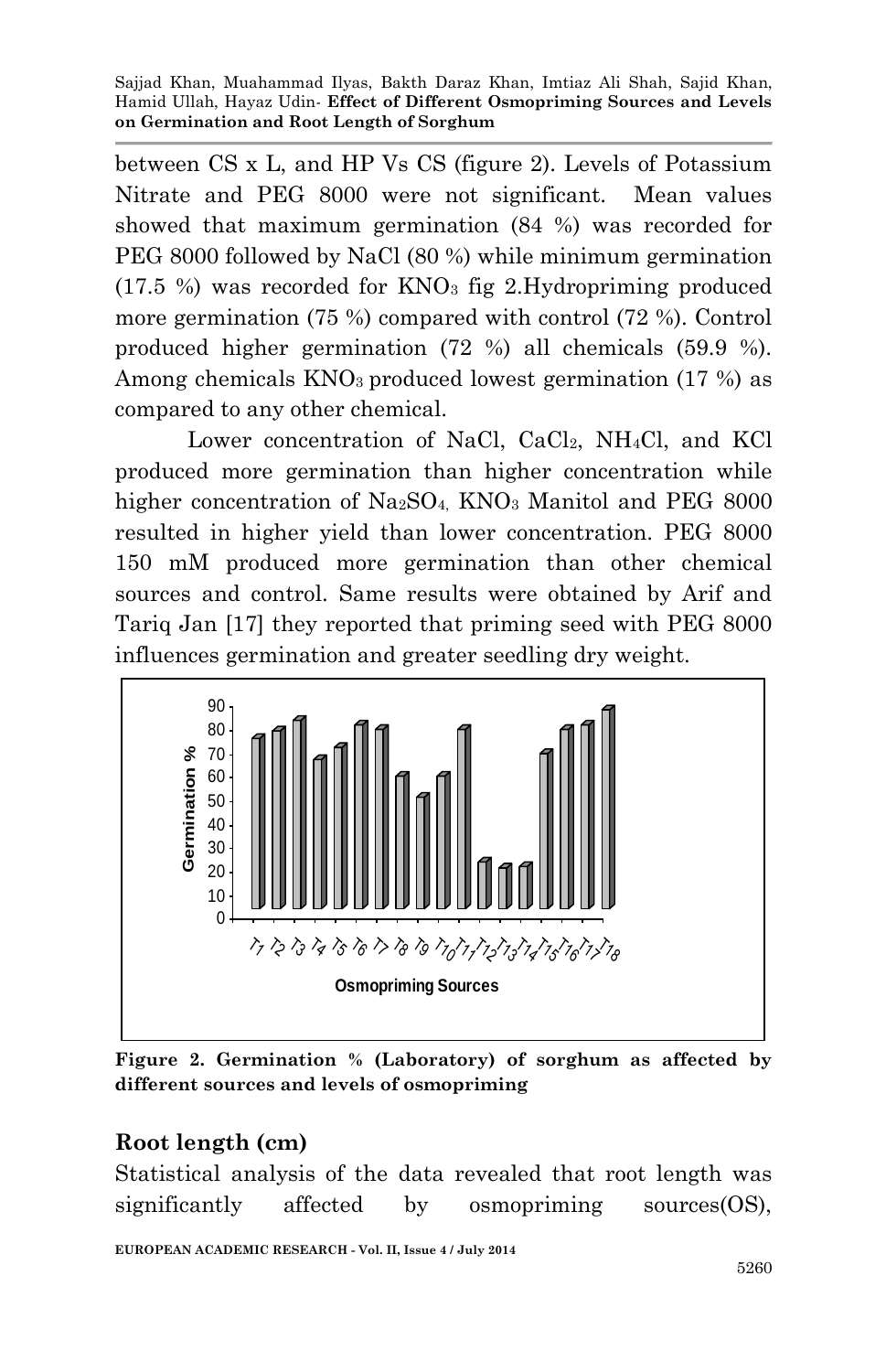osmopriming levels (OL), control (C) Vs hydropriming (HP), chemical sources (CS) and interaction between CS x L, and HP Vs CS (figure 3). Mean values showed that maximum root length (7.02 cm) was recorded for NaCl 150 mM followed by  $Na<sub>2</sub>SO<sub>4</sub>150mM$  (5.67 cm) while minimum root length (2.60 cm) was recorded for NH4Cl followed by hydropriming (2.78 cm). Control produced more root length (5.13 cm) compared with chemical sources (4.5 cm). Hydropriming produced less root length (2.8 cm) than chemical sources (4.7cm).Lower concentration of all chemical sources produced more root length than higher concentration except  $Na<sub>2</sub>SO<sub>4</sub>$  and  $KNO<sub>3</sub>$  fig 3. Basra *et al.* [18] reported the increase of radicle and plumule growth of primed onion seeds in 7 days after sowing and the primary seedling growth. It was observed that seeds number and performance of each plant in prime seeds of chickpea (water and mannitol 4%) was higher in comparison with nonprime seeds. This is the resultant of the increase of acid invertase activity in the apical of the main stem after sowing, because the availability of apical to hexsose, increased as the result of enzyme activity [19].



**Figure 3: Root length of sorghum as affected by different sources and levels of osmopriming**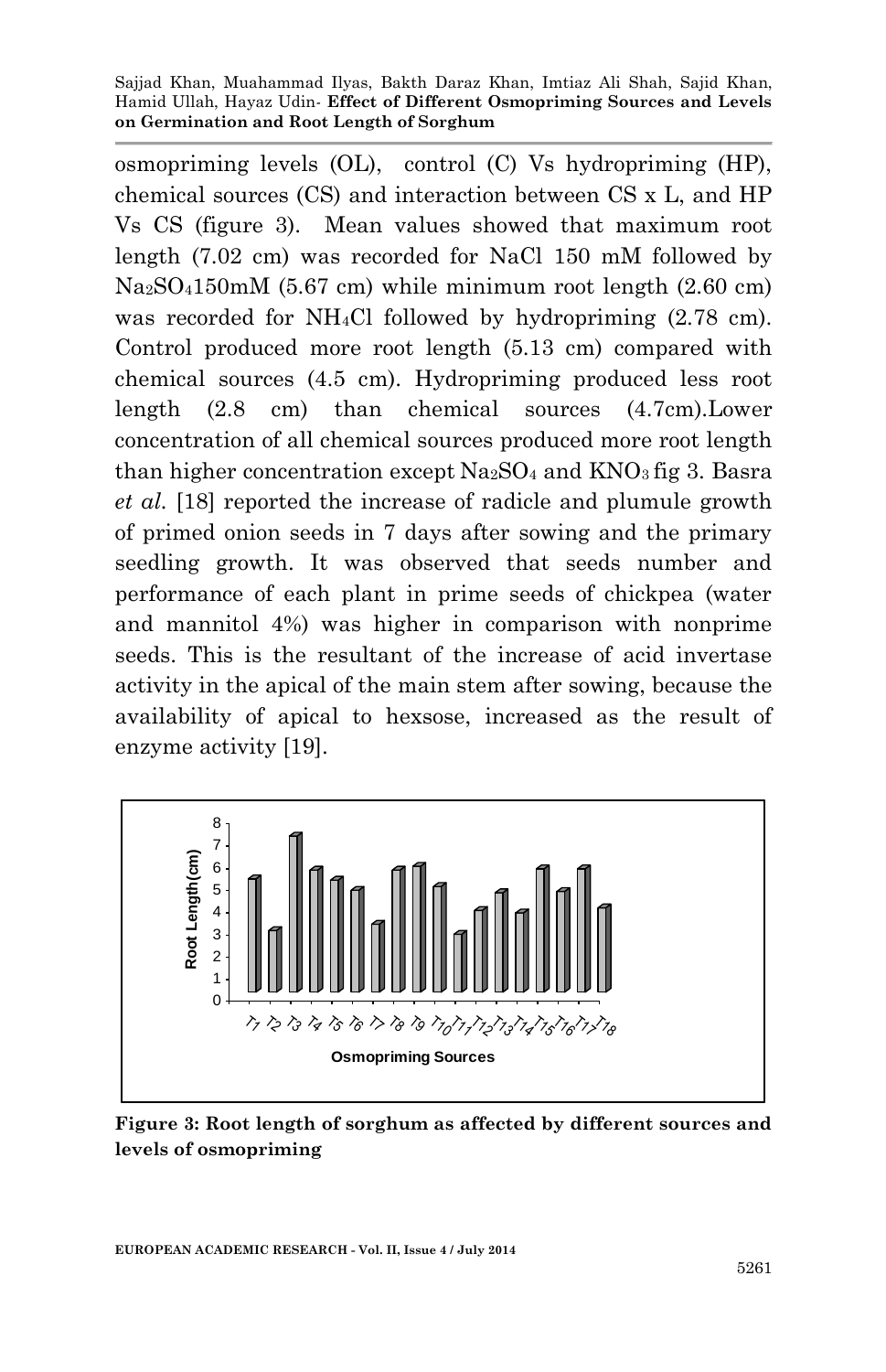#### **Conclusions**

Seed priming with osmopriming chemical produces more yield than control. Seed priming with CaCl<sup>2</sup> and NaCl performs better than other chemicals. Lower concentration of osmopriming is better than higher concentration

#### **REFERENCES**

- Al-Mudaris, M. 1998. "Studies on osmotic conditioning seed treatments to enhance germination and early seedling growth of sorghum and pearl millet under drought, heat and combined stress conditions." *Ann. Bot.* 55: 229-233. [6]
- Arif, M. and T. Jan. 2005. "Effect of seed priming on emergence, yield and stability of Soya bean." *NWFP Agri Uni Peshawar*. [17]
- Basra, A. S., B. Singh and C. P. Malik. 1994. "Amelioration of the effects ageing in onion seed by osmotic priming and associated changes in oxidant metabolism." *Biol. Plantarum*. 36(3): 365-371. [18]
- Bewley, J., and M. Black. 1978. *Physiology and biochemistry of seeds in relation to germination*. 2. Springer-Verlag, New York. [13]
- Chun, Seong, R., C. Minor, and E. Hi Hong. 1986. "Effects of temperature, seed water content and osmoconditioning on germination and seedling elongation of soybeans." *Korean J. Crop Sci.* 3:447-453. [12]
- Clark, L. J., W. R. Wally, J Ellis-Jones, K. Dent and C. Chiduza. 2001. "On farm seed priming of maize. A physiological evaluation." Eastern and Southern African Maize Conference." 268-273. [3]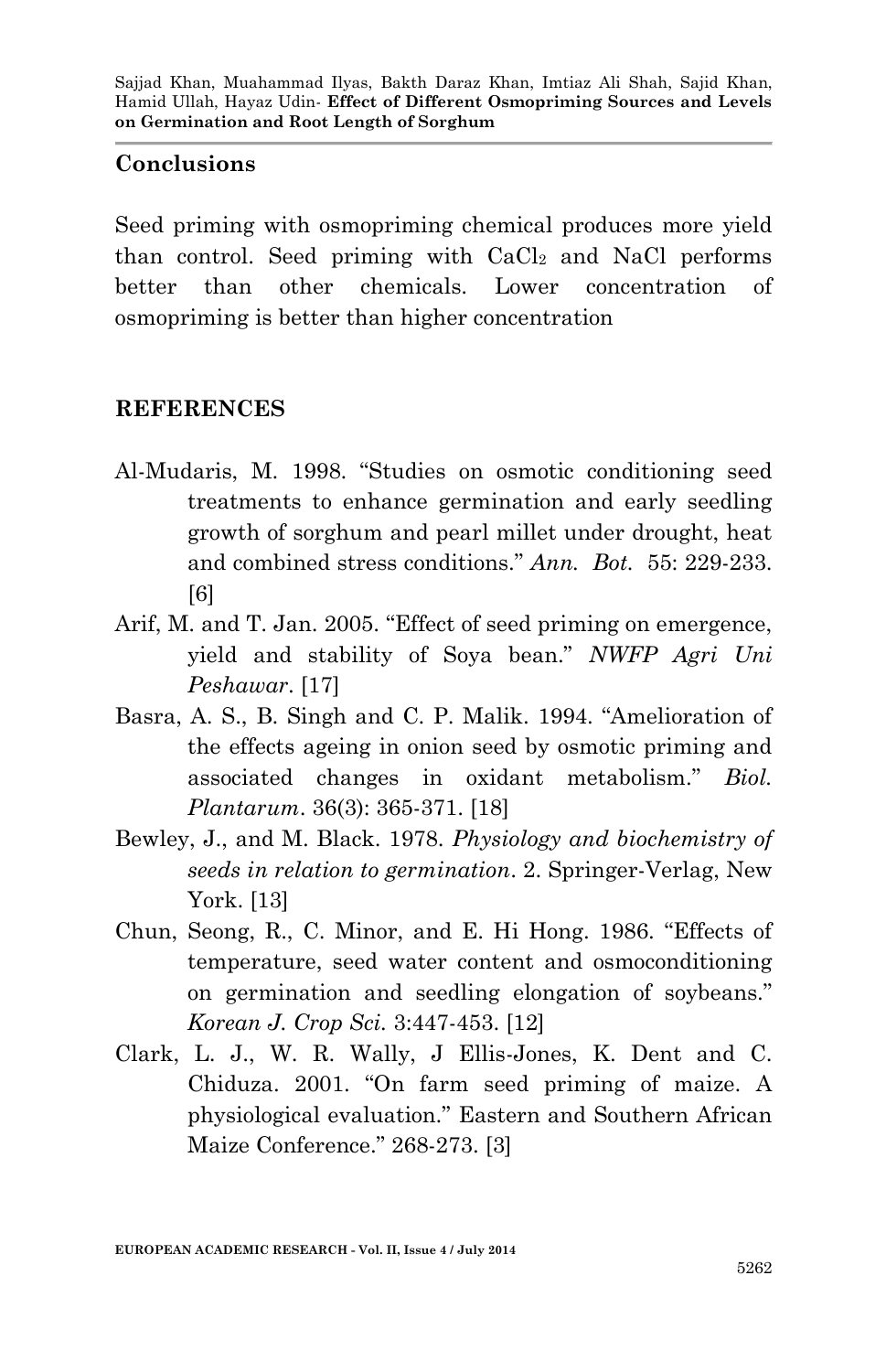- Frett, J., and W. Pill. 1989. "Germination characteristics of somatically primed and stored Impatiens seeds." *Scientia Hort*. 40: 171-179. [7]
- Gurmu, M. and R.E.L. Naylor. 1991. "Effects of low water participatory-paired plot comparison of primed and nonpotential on germination of two sorghum cultivars. Seed primed maize seed in Zimuto and Mshagashe." *Science and Technology* 19: 373-383. [2]
- Harris, D., A. Joshi, P.A. Khan, P. Gothkar, and P.S. Sodhi. 1999. "On-farm seed priming in semi-arid agriculture: development and evaluation in maize, rice and chickpea in India using participatory methods." *Exp. Agric.* 35: 15–29. [4]
- Heydecker, W., and B. Gibbins. 1978. "The priming of seeds." *Acta Hortic.* 83: 213-215. [5]
- Jett, L., G. Welbaum, and D. Morse. 1996. "Effects of matric and osmotic priming treatments on broccoli seed germination." *J. Am. Soc. Hort. Sci*. 121: 423—429. [9]
- Jones, K., and D. Sanders. 1987. "The influence of soaking pepper seed in water or potassium salt solutions on germination at three temperatures." *J. Seed Technol*. 11: 97—102. [8]
- Joshi, A., P. A. Khan, and P. Gothkar. 1988. "On farm seed priming in semi-arid agriculture. Development and Evaluation in Maize." *Crop Sci*. 35: 11-29. [1]
- Kader, M. 2001. "Heat shock events, inhibition of seed germination and the role of growth regulators in stress alleviation." *J. R. Soc. NSW*. 134: 79—88. [15]
- Kader, M. A. and S. C. Jutzi. 2002. "Temperature, osmotic pressure and seed treatments influence imbibition rates in sorghum seeds." *J. Agronomy & Crop Science*. 188: 286—290. [16]
- Maiti, R., and L. Moreno. 1995. "Seed imbibition and drying as a technique in evaluating sorghum lines for adaptation